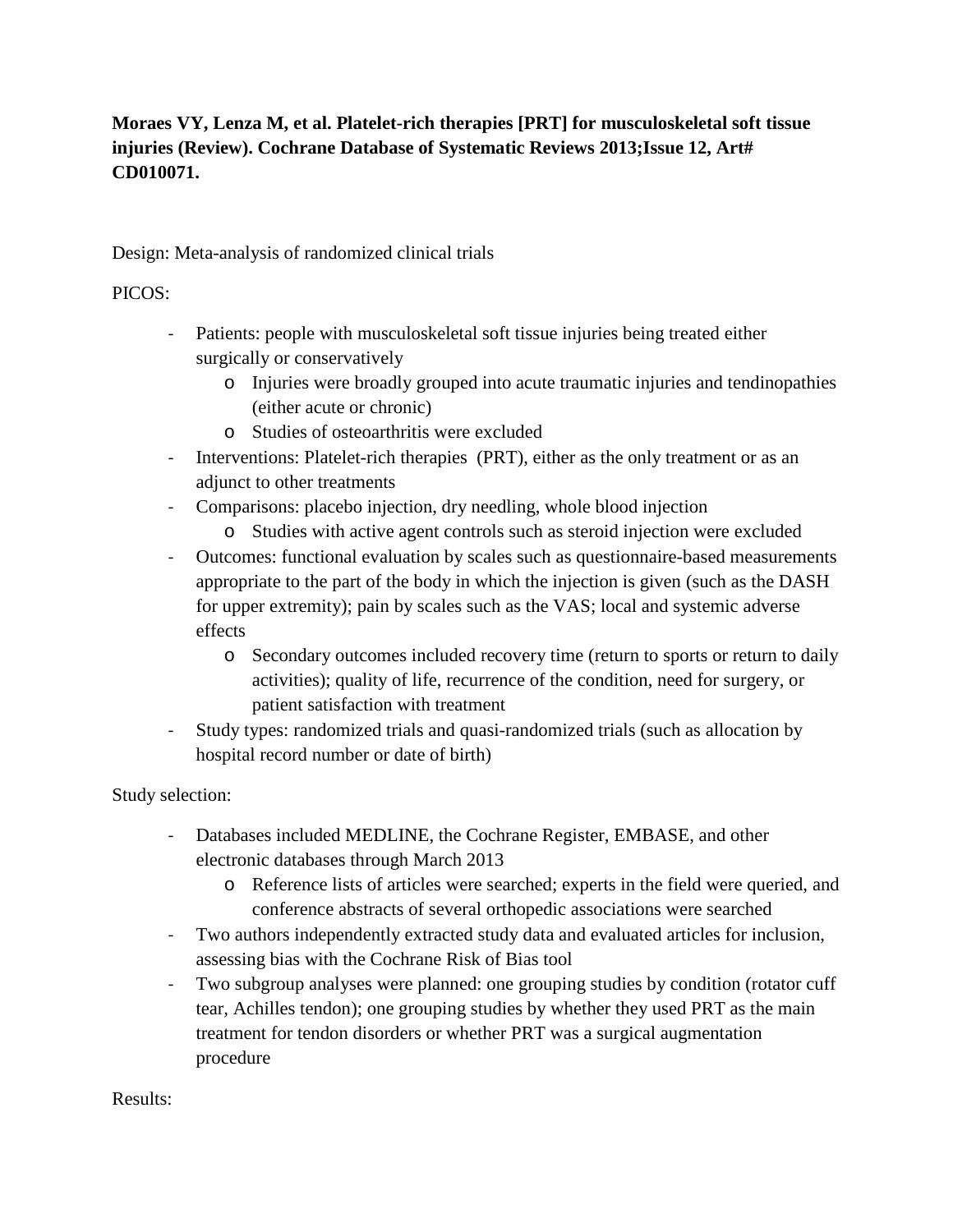- 39 studies were assessed for eligibility; 19 studies, with 1088 participants, were included in the analysis
- Most studies were published between 2005 and 2013
- 17 studies were randomized, and 2 were quasi-randomized (neither of them concerned with the shoulder)
- Studies of patients with sports injuries (tennis elbow, lower extremity injuries) enrolled mostly young patients; studies of degenerative conditions (rotator cuff tears and chronic impingement syndrome) were mostly older patients
- For ACL reconstruction, PRP was used as an augmentation procedure in 4 trials with 203 patients, applying PRP to the bone tunnel or the inner area of the graft or both; no difference was found for the functional scores or in the number of patients reporting good results
	- o These are the studies used in the Vavken 2011 systematic review, which came to similar conclusions
- Two studies with 67 patients applied PRP to the patellar tendon graft donor site; one reported no differences in MRI parameters or functional scores at six month followup
	- o The other study reported differences favoring the PRP group on the Victorian Institute Sport Assessment (VISA) score at one year followup; the VISA score was designed specifically to quantify knee function in subjects with patellar tendinopathy with a difference of 13 points on a 100 point scale assessing different knee activities
- For patellar tendinopathy, the authors had unpublished data from one trial (since published and reviewed elsewhere)
- One study of Achilles tendinopathy with 54 patients reported no differences in functional scores at 6 weeks, 6 months, or one year, with similar rates of patient satisfaction and return to sport
- One study of surgical repair of acute Achilles tendon rupture in 30 patients reported no difference between PRP and no PRP on the heel-raise index up to one year, but reported two complications in the PRP group, one re-rerupture and one deep infection, but no complications in the controls

Authors' conclusions:

- The available evidence is insufficient to support the use of PRP for treating lower extremity injuries, and there are significant methodological issues with many studies

## Comments:

- Although several studies were available for augmentation of ACL reconstruction, the two studies of PRP applied to the ACL patellar tendon graft donor site were inconclusive; it is possible that PRP improves patellar tendon function when that tendon is used for the graft in ACL reconstruction